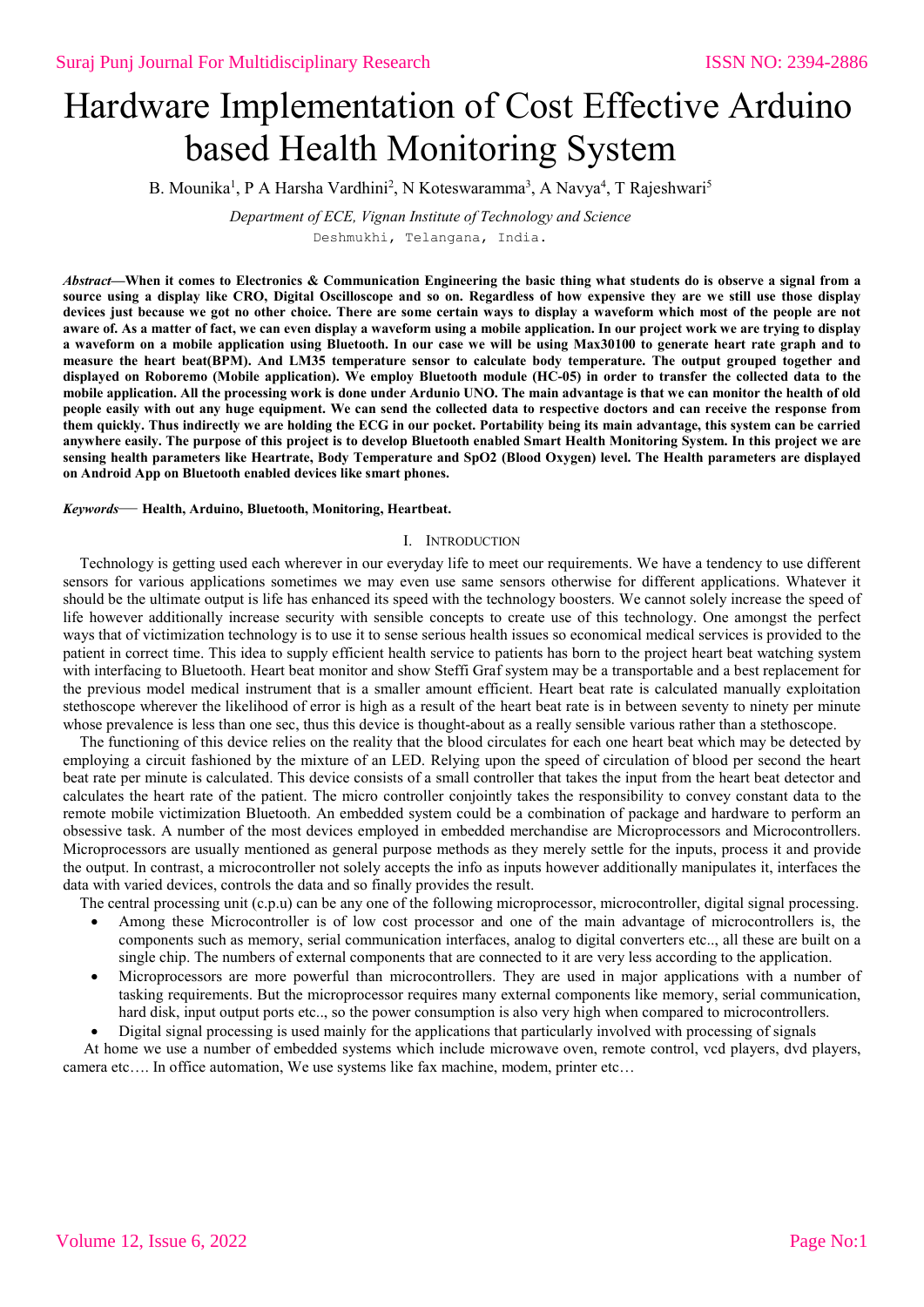

Fig. 1 Fax Machine, Printing Machine

Today a lot of industries are using embedded systems for process control. In industries we design the embedded systems to perform a specific operation like monitoring temperature, pressure, humidity ,voltage, current etc.., and basing on these monitored levels we do control other devices, we can send information to a centralized monitoring station. In critical industries where human presence is avoided there we can use robot**s** which are programmed to do a specific operation. In computer networking embedded systems are used as bridges routers etc.. and inTelecommunications cellphones, webcameras etc.,



Fig. 2 Computer Networking, Cell Phone, Webcamera

## II. HEALTH MONITORING SYSTEM

In this section the block diagram of the project and design aspect of independent modules are considered. Block diagram is shown in fig.3



Fig. 3 Microcontroller based Health Monitoring Block diagram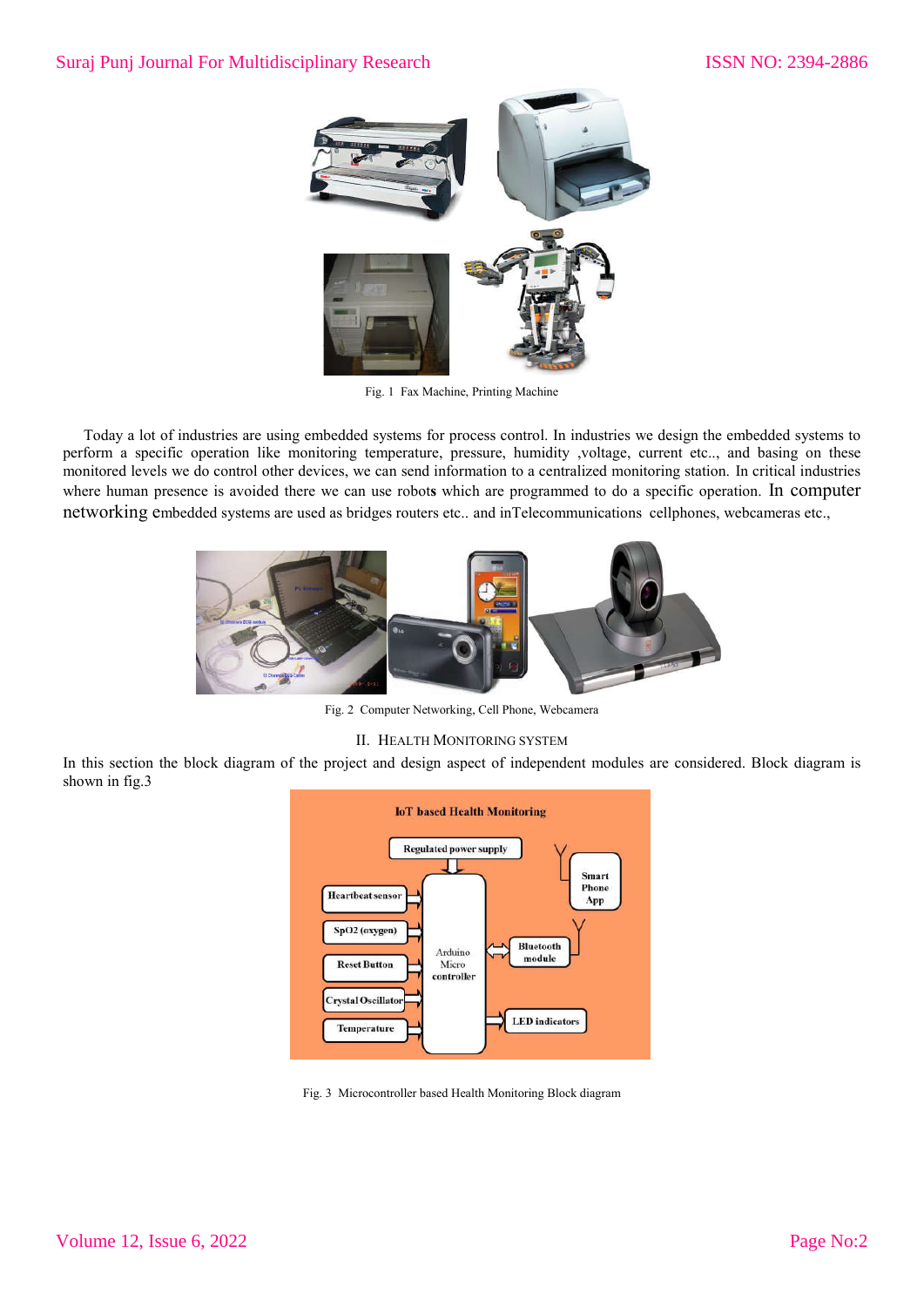The main blocks of this project are Micro controller (Arduino), Reset button, Crystal oscillator, Regulated power supply (RPS), LED Indicator, Max30100 Heartbeat sensor, Temperature sensor, Bluetooth Modem

This is the MAX300100 board that reads vital sign or pulse oximetry. The chip has AN integrated optical device that derives its reading from emitting two wavelength of sunshine from the 2 LED's then measures the absorbance of pulsing blood through a photo detector. The signal is processed by a compact noise analog signal process unit and communicated to the Microcontroller through the i2C Interface. The MAX30100 operates from 1.8v and 3.3v voltage input and may be steampowered down through software package with negligible standby current, allowing the ability offer to stay connected in the least times. The device is appropriate for wearable devices like good watch, medical watching equipment's, fitness assistant and smart suits. Required elements Arduino Microcontroller, Bluetooth (Arduino IDE Integrated), teeny MCU (TeensyDuino Integrated), Buzzer / Alarm (Optional) LCD / OLED i2C show (Optional) Solder Less Bread board Jumper Wire. Principles And Technologies 2.1 Photo Plethysmography refers to the measure of changes within the volume of an organ of the body. These changes are typically thanks to changes within the blood flow to and from the organ, however might even be due to changes in the air flow. Photo plethysmo graphy (PPG), therefore, may be a style of plethysmography that uses optics to live changes in the blood volume in the micro vascular bed of body tissue. It's a non-invasive, easy and reasonable technique of police works the changes in the quantity of blood in a body tissue. [1, 2.] In PPG, a well perfused surface of the skin is welllighted by light from a semiconductor diode (LED) preferably, green LED or red LED. The sunshine transmitted or mirrored by the skin surface, collected by means that of a photodiode is then accustomed confirm changes in blood volume. The photodiode is placed either on the opposite aspect of the skin surface to sight the transmitted light, or on an equivalent side because the light to detect the transmitted light. Figure one: Operation of the heart beat measuring instrument utilizing PPG to live blood O saturation. Derived from Omar and Arminius [2, 160]. Figure 1 higher than shows the operation of a pulse oximeter. On the left could be a depiction of transmission pulse oximetry and on the proper is a depiction of reflection pulse oximetry. As shown within the figure, each the crystal rectifier and also the photo detector are placed on a similar facet of the finger in the reflection pulse oximetry whereas the LED and the photo detector are placed on the alternative sides of the finger in the transmission pulse oximetry. The PPG wave consists of 2 components, the pulsatile AC component, that is attributed to the viscous synchronous changes in the blood volume per heart Operation of the heart beat measuring device utilizing PPG to live blood gas saturation. Traced from Omar and Arminius [2, 160]. And therefore the slowly varied or comparatively constant DC component, which is attributed to respiration, sympathetic system nervous activity and thermoregulation. Lightweight absorption by totally different tissues showing the PPG waveform supported arterial blood absorption at the top. Above shows the PPG undulation with its AC and DC parts. Whereas the AC component represents variable blood absorption, the DC component represents comparatively constant blood absorption by the arteries, veins, tissues and bones. These 2 parts are relevant for deciding the quantity of O within the blood however solely the AC component is required for shrewd the center rate, wherever every spike in the wave represents one heart beat. PPG is applied within the development of varied commercially accessible health observance and measured devices appreciate oximeter, for measuring blood O saturation, pulse rate meter for heart rate measurement, and pressure level monitor.

'Bluetooth', the short-range communication system technology designed to "connect" AN array of devices as well as mobile phones, PC's, and PDA's, and therefore the strategic choices that Motorola ought to build in incorporating this emergent technology into its product portfolio. The aim of this paper are going to be to supply a high-level summary of the technology to the pinnacle of Motorola' Communications Enterprise, and prepare this company officer to be strategically and functionally familiar with the technology with subordinates that have direct responsibility for integration Bluetooth into Motorola' product lines. The first sections of the paper detail the background of the Bluetooth technology and its associated Special-Interest Group, or SIG, (a conglomeration of corporations that has sought-after to scale back market uncertainty, thereby expediting the diffusion of Bluetooth devices). Bluetooth's perceived strengths over alternative wireless property technologies are mentioned and a few macro-level threats that will impede Bluetooth diffusion are outlined.

The remainder of the paper details potential Bluetooth markets (in terms of shopper and company applications) and examines Motorola' current Bluetooth product offerings (a mobile phone battery and laptop PCMCIA card every enabled with a Bluetooth chip). Finally, the paper provides steerage for Motorola' Bluetooth application development methods concerning the applications printed within the SIG' specifications, specifically accenting those applications that leverage existing complementary assets, and people that are essential to Bluetooth adoption in spite of previous expertise. Bluetooth may be a worldwide initiative spearheaded by a number of the leading powerhouses within the physical science industry, principally Ericsson, Intel, IBM, Nokia, and Toshiba. Following initial development by Ericsson, these corporations started the Bluetooth special-interest cluster in 1998 with the intent of developing a worldwide technology for wireless communication among various devices.

Bluetooth permits wireless knowledge and speech via a short-range radio to produce a low-priced answer for wireless data exchange. Targeted electronic devices embrace handsets, notebooks, PCs, and private digital assistants for the primary wave. For instance, this technology might modify Palm Pilots to synchronize with every other, PCs, or with a mobile phone. This effort to supply a good vary of wireless information Associate in Nursing oral communication to disparate devices could have a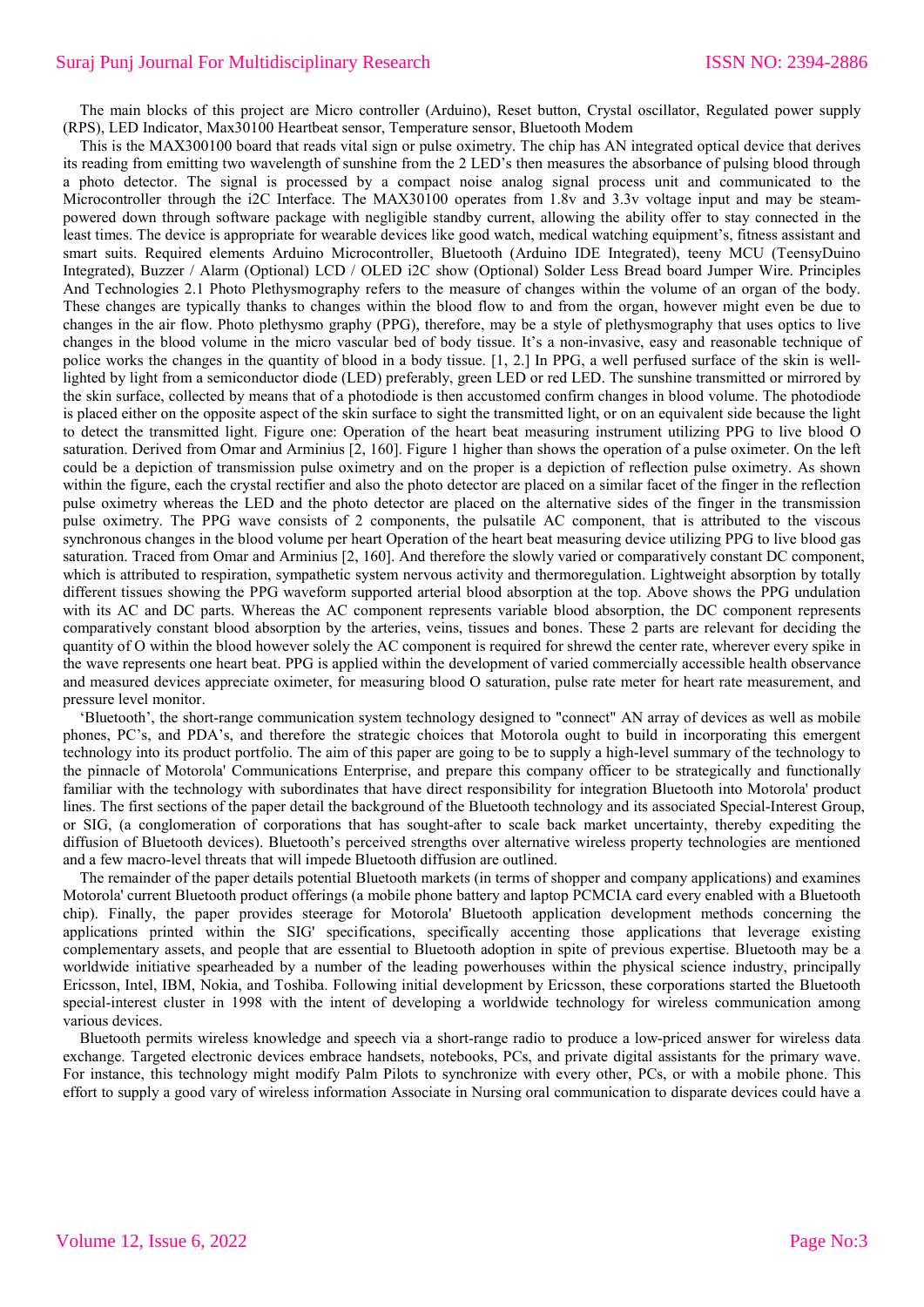major impact on the means individuals synchronize and share data, therein the time and easy communication improves radically. To date, no different effort has been therefore comprehensive, incorporating probably dozens of devices with eclectic user teams (most notably the house and business user). Given an increasing want amongst shopper and industrial users for quality and connectivity, Bluetooth proponents expect that the demand for Bluetooth technology can result in its fast adoption. Dataquest estimates that simple fraction of all new movable handsets can utilize Bluetooth by 2004. That amounts to over 570 million phones, as compared to lower than 1% this year, or 1.2 million phones (See Exhibit 1). Most believe that the expansion and supreme success of Bluetooth, like fax machines and email, are going to be enthusiastic about Metcalfe's Law, that states that the worth of a system will increase proportionately to the quantity of nodes in this system.

The Bluetooth SIG comes into being with a higher strategy than several alternative technology innovators. It marketed the Bluetooth idea and membership heavily, accentuating the potential of the technology to hardware and software system developers and manufacturers. Not like some earlier groups, this SIG inspired broad membership, because it charges no fees to join—no royalties, guarantees, or promises. This open normal has enabled the first five-member cluster to achieve quite 2,108 members to date; there's huge momentum behind this initiative. a lot of striking, the SIG has centered on a worldwide roadmap from the onset, supporting country-specific native laws and restrictions, so lowering hurdles at the purpose of initialization. The members of the SIG clearly perceive that Bluetooth can produce a "Mix and Match" market, and have worked to unite a broad vary of makers below one standard and minimize the uncertainty for manufacturers and consumers. From G. Moore's "Chasm" perspective, the users are any companies that may utilize the technology, and SIG has earned vital mass amongst these "users." The manufacturer is that the critical element of the adoption cycle, instead of the consumer, as a result of the advantages of the Bluetooth technology are smitten by the supply of a complementary style of Bluetooth enabled devices. Accordingly, the support from a good assortment of device makers is crucial to confirm widespread client adoption. Consequently, the SIG has dramatically shortened the merchandise adoption cycle and created market momentum which will surmount the opening between early and thought markets.

Bluetooth itself could be a low-power, short-range radio that may treat average from ten meters to a hundred meters. These radios are engineered on atomic number 14 victimization the foremost common chip fabrication technology, a CMOS (complimentary metal chemical compound silicon) process, though some are going to be built on silicon-germanium wafers. The module, that basically may be a goods radio, additionally includes a baseband hardware link controller, a link management interface, and software system applications to run the module. The Bluetooth SIG expects the modules can price \$25-\$30 every through the tip of 2000. Thereafter, the value is predicted to decrease because the volumes increase, probably to as low as \$5- \$10 per module.

Bluetooth has the potential to enhance personal communications (consumer and corporate) and productivity by making personal networks between all of a user' electronic devices. It operates within the unlicensed, internationally obtainable 2.45GHz band and could be a way more strong technology than different wireless technologies used for similar applications, most notably infrared-- which needs a line of sight link between act devices. Bluetooth's multidirectional capability makes the technology filmable to a large number of applications. Additionally, Bluetooth will alter up to eight devices at one time, forming a 'piconet', act amongst themselves.

Additionally, Bluetooth-enabled devices have bigger computing power dedicated to communications compared to previous generations of devices, letting the facility to translate between internal languages of all types of devices thought to be antecedently incompatible. As Associate in example, Bluetooth-enabled moveable electronic equipment would be able to play with Bluetooth-enabled speakers within the absence of headphones. Accordingly, as that example shows, Bluetooth's most significant hurdle may be adoption, that is a operate of the incontestable profit being offered by a sufficient range of enabled devices.

III. RESULTS



Fig. 4 LED indicator on HC-05 bluetooth module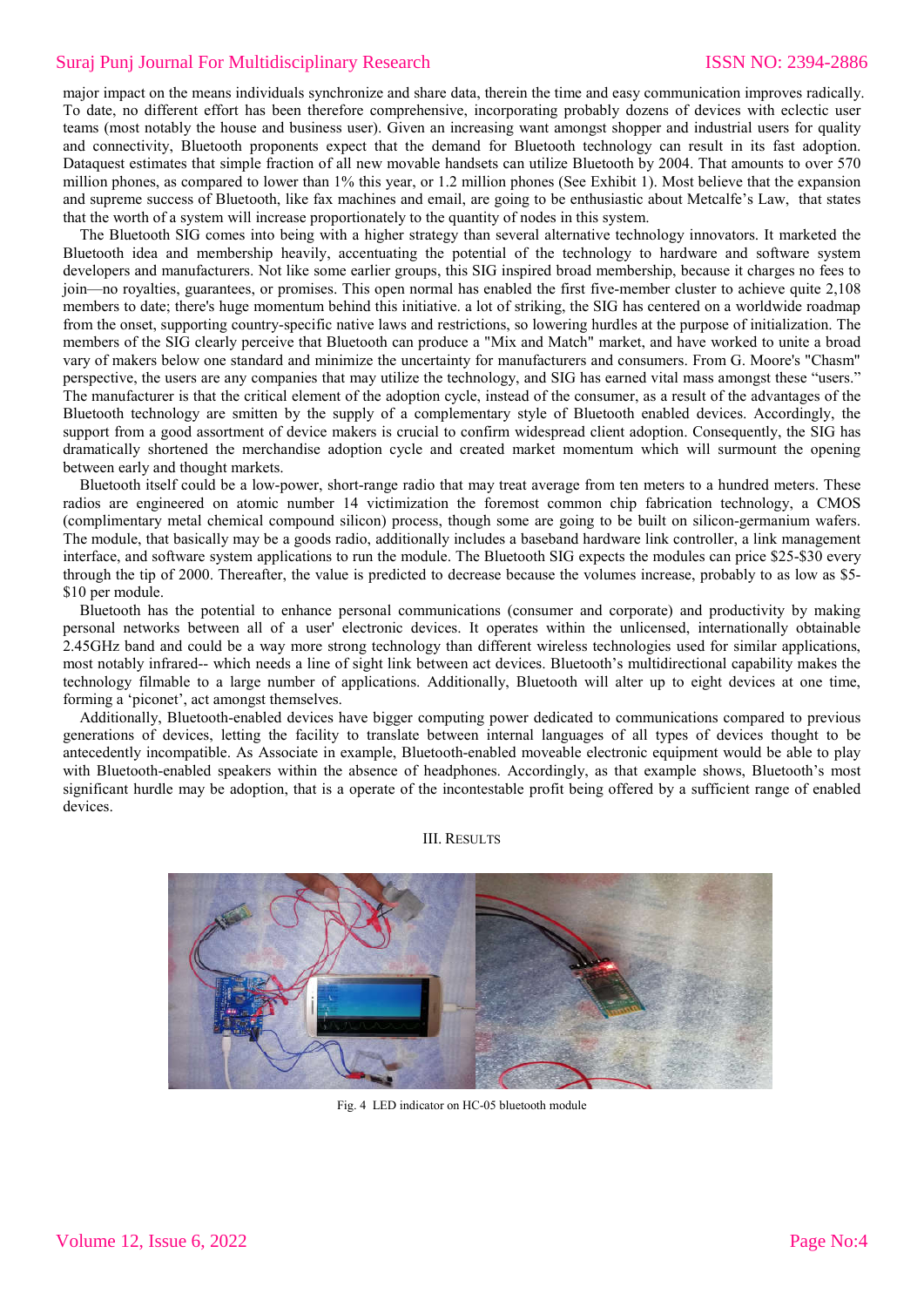The blinking red LED on the HC-05 Bluetooth module indicates that display device is not connected and is ready to pair. Tx and Rx LED's indicate if the data is being transmitted or not



Fig. 5 Tx and Rx LEDs on Arduino UNO



Fig. 7 Output Parameters along with the graph

### IV.CONCLUSIONS

Integrating features of all the hardware components used have been developed in it. Presence of every module has been reasoned out and placed carefully, thus contributing to the best working of the unit. Secondly, using highly advanced IC's with the help of growing technology, the project has been successfully implemented. Thus the project has been successfully designed and tested. Our project "Micro Controller based heart beat monitoring on Smartphone App" is mainly intended to design a system, which gives very accurate result than the existing devices in the present day world. This system has a heart beat sensor and PC interfaced to the micro controller. The micro controller is programmed in such a way that it takes input from the heart beat sensor when a finger is inserted into it and displays the value on the PC continuously. This project can be extended by using RS485 which also uses wired mechanism, but distance can be increased. Also, wireless technology like Zigbee can be used which eliminates the wired mechanism. Also, GSM module can be used to send the monitored heart beat values.

#### **REFERENCES**

- [1] S. M. Metev and V. P. Veiko, Laser Assisted Microtechnology, 2nd ed., R. M. Osgood, Jr., Ed. Berlin, Germany: Springer-Verlag, 1998.
- [2] Vardhini, P. H., Ravinder, M., Reddy, P. S., & Supraja, M. (2019). Power Optimized Arduino Baggage Tracking System with Finger Print Authentication. Journal of Applied Science and Computations J-ASC, 6(4), 3655-3660.